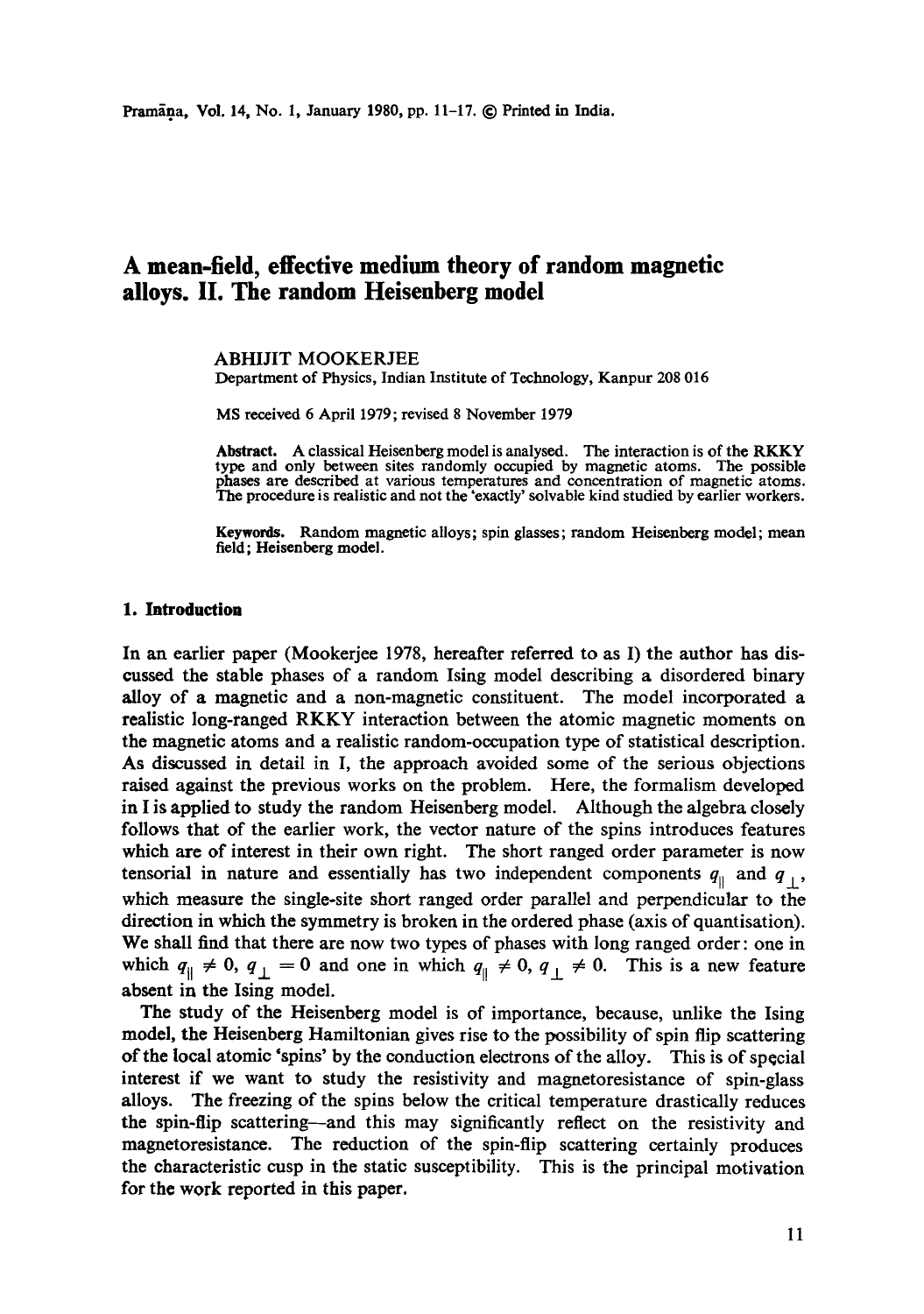## **2. The classical Heisenberg model**

Let us consider a model system in which the predominant energy is contributed by the indirect RKKY exchange interaction between local atomic spins situated at random and alloyed with a non-magnetic constituent. The Hamiltonian is a Heisenberg type:

$$
\mathbf{H} = -\frac{1}{2} \sum_{k \neq j} \sum_{j} J(|\mathbf{r}_{j}-\mathbf{r}_{k}|) \mathbf{S}_{j} \cdot \mathbf{S}_{k}, \qquad (1)
$$

where  $J(R) = A \cos (2k_F R)/(2k_F R)^3$  for  $2k_F R \gg 1$ .

The  $\{r_k\}$  refer to sites occupied by the magnetic atom labelled by k. Since the magnetic atoms are distributed randomly, the Hamiltonian is also random through its dependence on the  $\{r_k\}$ . Note that this is quite different from assuming that the  $J_{jk}$ 's are themselves independent Gaussian variables. S<sub>k</sub> is a normalised, classical Heisenberg spin variable characterised by two angles  $\theta_k$  and  $\phi_k$ , describing its orientation. Its magnitude is considered unity, while the normalising factor  $S(S + 1)$  may be absorbed into the expression for  $J_{ik}$ .

The partition function is then:

$$
Z = \mathrm{Tr} \left( \theta_k, \phi_k \right) \exp \left[ \frac{1}{2} \beta \Sigma \Sigma J \left( \left| \mathbf{r}_j - \mathbf{r}_k \right| \right) \mathbf{S}_j \cdot \mathbf{S}_k \right].
$$

As before, the trace is intractable exactly, so we shall resort to the mean-field approximation. If we write  $\sigma_k = \langle S_k \rangle$  (the thermal average), then, within this approximation

$$
Z(\lbrace \mathbf{r}_k \rbrace) = \exp\left(-\tfrac{1}{2}\beta \Sigma \Sigma J_{jk} \sigma_j \cdot \sigma_k\right) \mathrm{Tr}\left(\theta_k, \phi_k\right) \exp\left(-\beta \Sigma \Sigma J_{jk} \mathbf{S}_j \cdot \mathbf{S}_k\right).
$$

For discrete values of spin orientations the trace can be taken exactly giving rise to Langevin type functions  $\Pi_j L_S (\beta \mathbf{h}_j)$ , where  $\{\mathbf{h}_j\}$  are local random Weiss fields given by  $\mathbf{h}_j = \sum J_{jk} S_k$  and  $h_j$  are their magnitudes. If we consider the spherical model, that is, when the spin orientations can take any directions on the unit sphere, then the trace can be replaced by integrals which give a result  $\Pi_j$  *(4* $\pi/\beta h_j$ *)* sin *(* $\beta h_j$ *)* = L<sub>∞</sub>. The free energy is thus:

$$
F(\lbrace \mathbf{r}_k \rbrace) = -\frac{1}{2} \Sigma \mathbf{S}_j \mathbf{h}_j + (1/\beta) \Sigma \ln [L_{\mathcal{S}}(\beta h_j)]. \tag{2}
$$

Note that the free energy is still a random function of the configuration variables  ${r_k}$ . No configuration averaging is taken at this stage. To get the stable phases of the system we have to minimise the free energy with respect to the  $\sigma_i^{\mu}$  ( $\mu = 1, 2, 3$ ). As in I, the consistent solutions of the minimisation condition are

$$
\sigma_k^{\mu} = h_k^{\mu} \left[ L_S^{-1} \left( \beta \ h_k \right) \frac{\partial \ L_S \left( \beta \ h_k \right)}{\partial \ h_k} \right], \tag{3}
$$

for all components  $\mu$  and for all sites labelled by  $k$ ,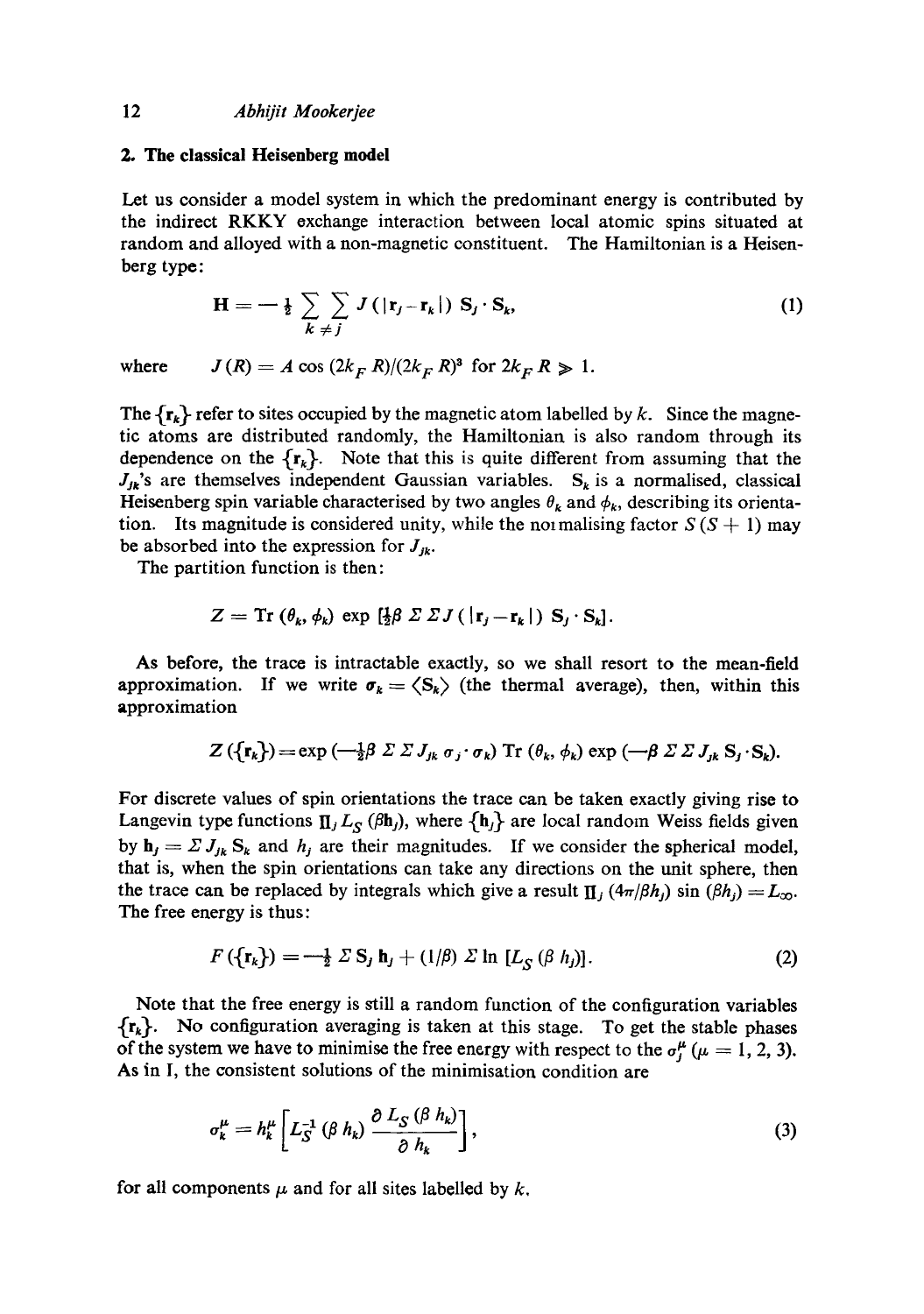So fax no statistical information has been utilised. The free energy and the local magnetisations are all random functions of the occupation variables. Let us now introduce the configuration-averaged order parameters:

$$
m^{\mu} = \int \sigma_k^{\mu} (\{h^{\mu}\}) \Pr (\{h^{\mu}\}) \prod dh_k^{\mu},
$$
  

$$
q^{\mu\gamma} = \int \sigma_k^{\mu} (\{h^{\mu}\}) \sigma_k^{\gamma} (\{h^{\gamma}\}) \Pr (\{h^{\mu}\}) \prod dh_k^{\mu}.
$$
 (4)

We have therefore to calculate the probability density of the local Weiss fields  $\{h_k\}$ . We shall do this following the 'effective medium' approach as in Klein (1968) and I. If N is the number of available sites and  $n$  the number of magnetic atoms, then formally the probability density becomes:

$$
\Pr\left(\left\{h^{\mu}\right\}\right) = \sum_{r_1}^{N} \sum_{\ldots}^{N} (1/N)^n (2\pi)^{-3} \int \int d k^{\mu} \exp\left[i k^{\mu} \left(\hat{h}^{\mu} - \Sigma \hat{J}_{oj} \sigma_j^{\mu}\right)\right].
$$

Note that because of the statistical homogeneity of the system the probability density is independent of the site label. Further  $\hat{h}$  is not the full Weiss field, but  $h/A$ where A is the factor appearing in the RKKY interaction and  $J = A\hat{J}$ . The reason why the effective medium approximation becomes necessary becomes quite obvious if we note that  $J_{oj}$  and  $\sigma_j$  are not independent variables and unlike the 'exactly solvable' models we cannot replace  $\sigma_j$  by a  $\hat{\sigma}_j$  independent of  $J_{oj}$  and neglect all other terms of the order  $O(n^{-\frac{1}{2}})$ . We may now combine this equation with (3) and proceed as in (1) replacing  $\delta$  functions by their configuration averages. After some algebra we obtain:

$$
\Pr(\lbrace h^{\mu}\rbrace) = (2\pi)^{-3} \iiint \prod [dk^{\mu} \exp(ik^{\mu} h^{\mu})] (1 - G/N)^{n},
$$
  
where 
$$
G = \sum_{\mathbf{r}} \iiint \prod dx^{\mu} \{1 - [\exp \{J(|\mathbf{r} - \mathbf{r}_{0}|) f^{\mu} (\beta x^{\mu})\}] \},
$$

$$
f^{\mu}(x) = x^{\mu} L_{S}^{-1}(x) \partial L_{S}(x) / \partial x.
$$

In the thermodynamic limit  $N \to \infty$ ,  $n \to \infty$  such that  $n/N \to c$ , we obtain

$$
P({h^{\mu}}) = (2\pi)^{-3} \iiint \Pi (dx^{\mu}) \exp (\Sigma ik^{\mu} x^{\mu} - cG).
$$
 (5)

We now proceed to evaluate the Fourier transform of the probability density, namely  $exp(-cG)$ . We expand the exponential in the expression for G as an infinite series and neglect all moments of the RKKY interaction higher than the second. In I, we have shown that these moments fall off very fast, so that our approximation is not bad. This part of the approximation depends crucially on the nature of the RKKY interaction

$$
G = iJ_0 \Sigma k^{\mu} m^{\mu} + \frac{1}{2} A_0^2 \Sigma \Sigma q^{\mu \gamma} k^{\mu} k^{\gamma} J_0 = \sum_r J(r), A_0^2 = \sum_r J_0^2(r).
$$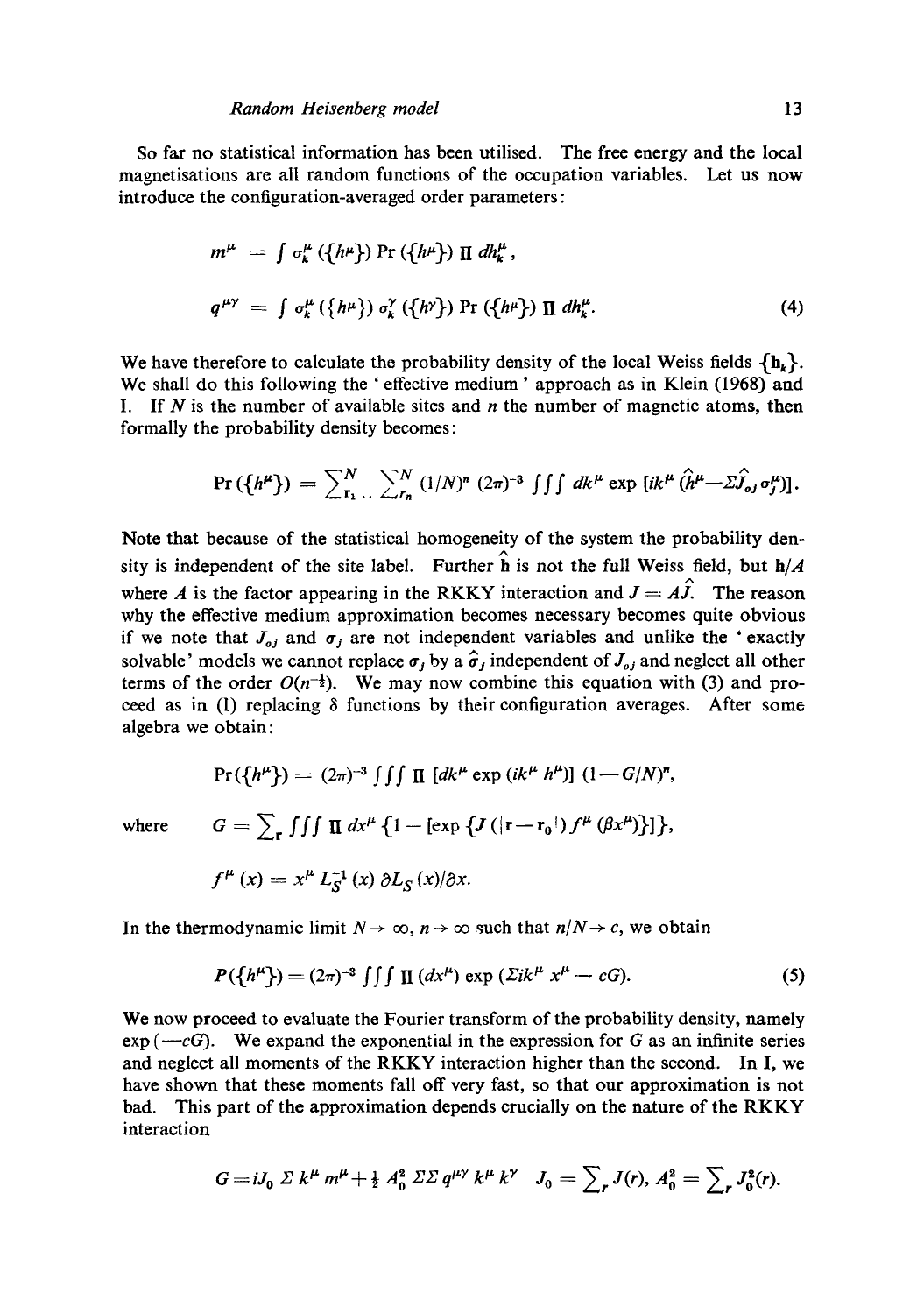The inverse transform of the function  $exp(-cG)$  can now be obtained easily to give a correlated three-dimensional Gaussian function:

$$
P(h^x, h^y, h^z) = P_0 \exp \left[ -\Sigma \Sigma (h^\mu - cJ_0 m^\mu) A^{\mu \gamma} (h^\gamma - cJ_0 m^\gamma) \right],
$$

where  $A^{\mu\nu} = (2cA_0^2)^{-1} \sum_{\eta} \mathbf{U}_{\mu\eta}^T q_{\eta} \mathbf{U}_{\eta\gamma}$ 

U being the unitary matrix which diagonalises  $q^{\mu\nu}$ 

i.e. 
$$
\sum_{\eta} \sum_{\alpha} U_{\mu \eta}^T q^{\eta \alpha} U_{\alpha \gamma} = q_{\mu} \delta_{\mu \gamma},
$$
 (6)

 $P_0$  is the normalising term.

# **3. A simplified classical Heisenberg model**

Let us analyse the two equations (3) and (6) for a slightly simplified model. In the absence of external magnetic fields the Heisenberg model has complete spherical symmetry. This Hamiltonian by itself cannot provide a mechanism for symmetry breaking. We must begin with a finite external magnetic field and then go over to the field-free case as a limiting case of this. The system now possesses cylindrical symmetry about the axis of the external field (chosen as the z-axis). If there is no statistical anisotropy in our system we must have:

$$
m^z = m, \; m^x = m^y = 0; \; q^{xx} = q^{yy} = q_2, \; q^{zz} = q_1, \; q^{xy} = q^{xz} = q^{yz} = 0.
$$

Thus the matrix U in  $(6) = I$ .

In the presence of an external magnetic field the probability density of the local Weiss fields get modified slightly:

$$
P(\{\mathbf{h}\}) = (2\pi)^{-3} \iiint \langle \exp(-ik^2 h^2) \rangle \exp \{ \Sigma \left[ ik^{\mu} (h^{\mu} - cJ_0 m^{\mu}) \right] - \frac{1}{2} k^{\mu} cA_0^2 q^{\mu\mu} \} \prod dk^{\mu}.
$$

If we now assume that the external field has a local effect  $h^z_j$  which has a Gaussian distribution with mean  $h_0$  and variance  $h_1^2$  we obtain

$$
P(\lbrace \mathbf{h} \rbrace) = \frac{1}{(2\pi)^3 c A_0^2 q_2 \sqrt{(h + c A_0^2 q_1)}} \exp \{-(h_x^2 + h_y^2)/(2c A_0^2 q_2) - (h_z - h_0 - c J_0 m)^2/[2(h^2 + c A_0^2 q_1)]\}.
$$
 (7)

For the spherical model, combining (3) with (7) we obtain:

$$
m = \iiint dh_x dh_y dh_z (h_z/h) \left[ \coth (\beta h) - 1/\beta h \right] P(\mathbf{h}),
$$
  
\n
$$
q_1 = \iiint dh_x dh_y dh_z (h_z/h)^2 \left[ \coth (\beta h) - 1/\beta h \right]^2 P(\mathbf{h}) = q_{\parallel},
$$
  
\n
$$
q_2 = \iiint dh_x dh_y dh_z (h_x/h)^2 \left[ \coth (\beta h) - 1/\beta h \right]^2 P(\mathbf{h}) = q_{\perp}.
$$
\n(8)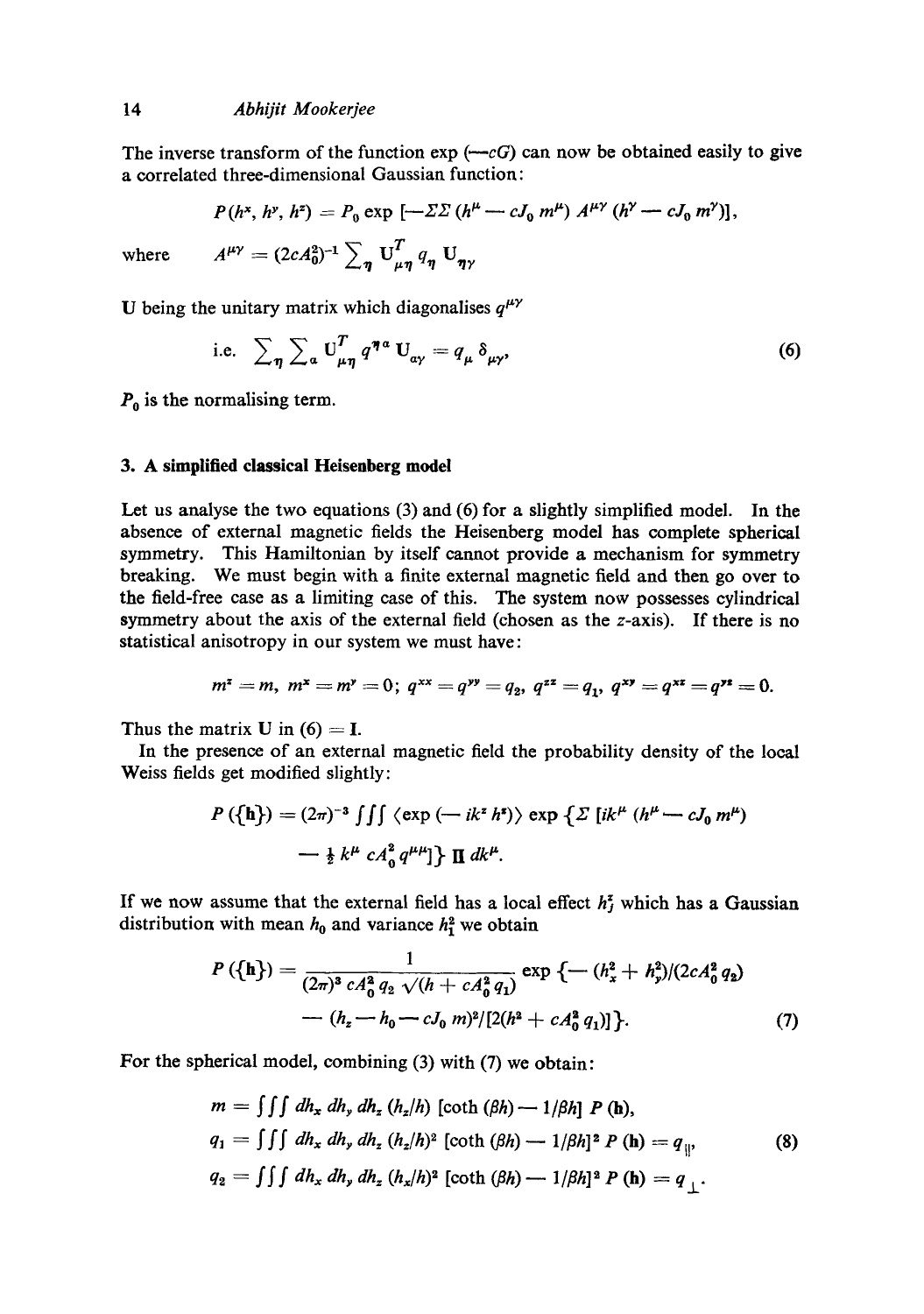Unlike the Ising case, here the short-ranged order parameter is a tensor. In our simplified ease, the statistical homogeneity in space reduces the six components of the symmetric  $q^{\mu\gamma}$  to only two independent order parameters  $q_1$  and  $q_2$ .

If we confine ourselves to that region of the *c-T* plane in the neighbourhood of the phase transitions from paramagnetic to the ordered phases, then all three  $m$ ,  $q_1$ and  $q_2$  are small. We may expand the right side of equation (8) in terms of these variables and neglect all higher order terms. Knowing cot  $hx \approx 1/x + x - x^2/45...$ 

$$
m \left[ (1 - cJ_0 \beta/3) + c^2 A_0^2 J_0 (q_2 + 3q_1) \beta^3/45 + c^3 \beta^3 J_0^3 m^2/45 \right] = 0,
$$
  
\n
$$
q_1 (1 - c A_0^2 \beta^2/9) - c^2 \beta^2 J_0^2 m^2/9 + 4c^3 \beta^4 J_0^2 A_0^2 m^2 q_2/135
$$
  
\n
$$
+ 4c^3 \beta^4 J_0^2 A_0^2 m^2 q_1/45 + 2c^2 A_0^4 (2q_2 + 3q_1) q_1 \beta^4/135 = 0,
$$
  
\n
$$
q_2 [(1 - c\beta^2 A_0^2/9) + 8c^2 \beta^4 A_0^4 q_2/135 + 2c^2 \beta^4 A_0^4 q_1/135 + 2c^3 \beta^4 J_0^2 A_0^2 m^2/135] = 0.
$$
  
\n(9)

Note that we have gone to the limit of zero external field. In the presence of the external magnetic field the order parameters are not necessarily small and the equations (8) have to be numerically solved. The calculation of magnetoresistanee does require such a calculation in the presence of the external magnetic field. This will be reported in a subsequent paper where we shall take up the problem of magnetoresistance.

Let us now analyse the various possible solutions of (11) which correspond to the different phases in the *c-T* plane.

(i)  $m = 0$ ,  $q_1 = q_2 = 0$ . This is the paramagnetic phase in which there is neither long- nor short-ranged ordering. The lifetimes of the vector spins in any direction are very small and the spins flip from direction to direction driven by the random thermal field of the heat bath in which the system is immersed. The net magnetisation is zero. Such a picture is characteristic of the paramagnetie phase.



Figure 1. Schematic diagrams of frozen spins in (a) the spin glass phase (b) the "uniaxial random' ferromagnetic phase and (c) the 'canted random' ferromagnetic phase.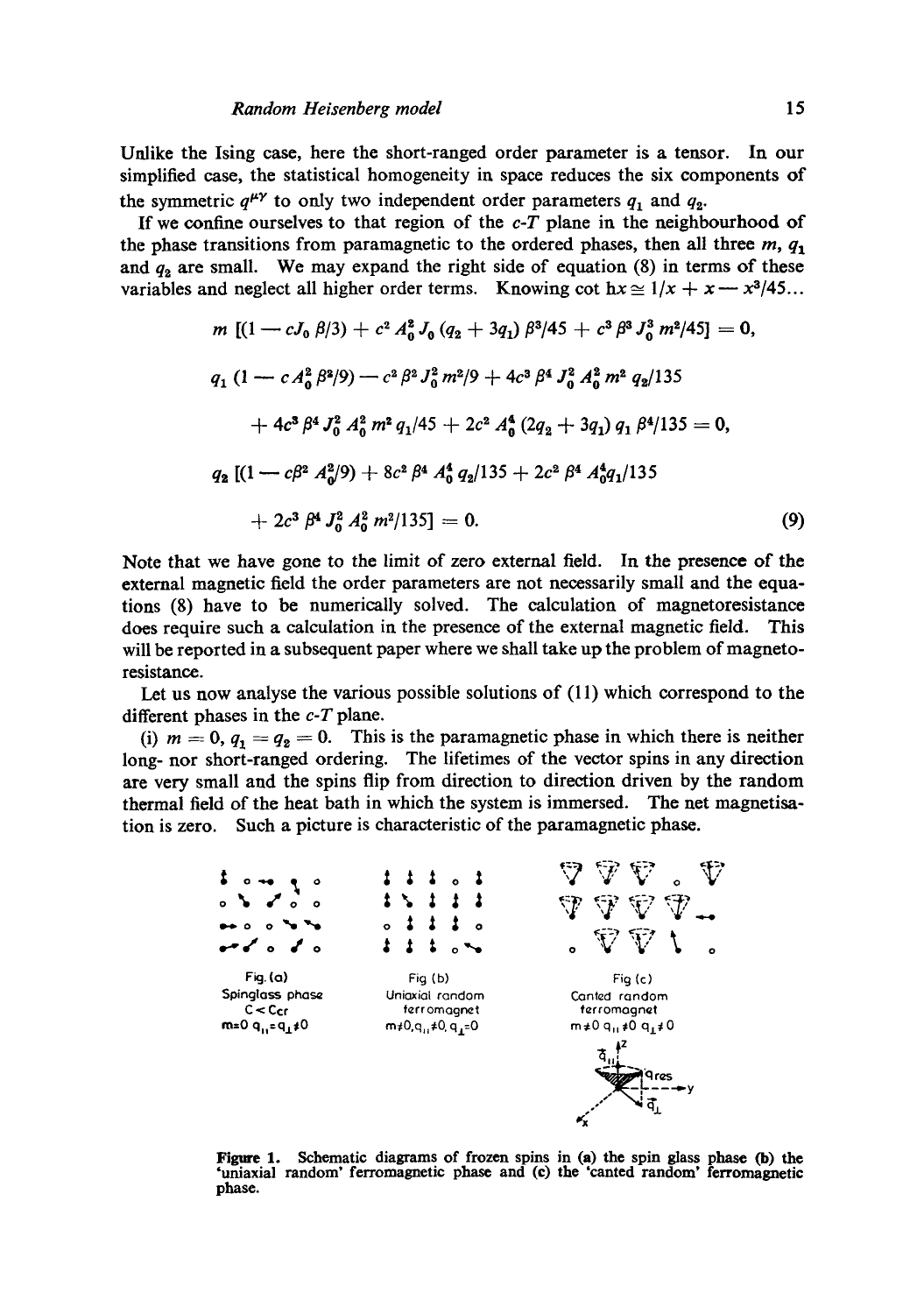## 16 *Abhijit Mookerjee*

(ii)  $m = 0$ ,  $q_1 = q_2 = 3$   $(cA_0^2 - 9\beta^2)$   $c^2A_0^4$   $\beta^2$ . Note that in the configurationaveraged formalism the phase corresponding to this solution reverts to complete spherical symmetry. This phase is stable if  $k_B T \leq \sqrt{c} A_0/3$  and the paramagnetic phase is separated from this by the parabola  $c = 9k_B^2 T^2/A_0$  in the *c-T* plane.

The interpretation of the *q-s* is of interest. It can be shown that

$$
q_{\parallel} = q_1 = \lim_{t \to \infty} [\langle S_x(t) S_x(0) \rangle],
$$
  
\n
$$
q_{\perp} = q_2 = \lim_{t \to \infty} [\langle S_x(t) S_x(0) \rangle] = \lim_{t \to \infty} [\langle S_y(0) S_y(t) \rangle], \text{(Mookerjee 1977)}
$$

 $q_1 = q_2 \neq 0$ , then, corresponds to a phase where the spins are frozen in completely random directions (which explains the spherical symmetry in the configurationaveraged description). This is the traditional spin-glass phase *a la* Edwards-Anderson ideas. Figure l(a) shows a schematic diagram of spin-configurations in this phase.

(iii) If  $T \ge \sqrt{c} A_0/3k_B$ , then the only solution for  $q_2$  is  $q_2 = 0$ . In this range if we further have  $T \n\leq c J_0 / k_B$ , then a possible set of solutions is

$$
m = (cJ_0/3k_BT - 1) (1 - cA_0^2/9k_BT^2) (cJ_0^2/3A_0^2 + 8c^2J_0^2/27k_BT^2 - 4cJ_0/3k_BT) 15k_BT^3/c^2A_0^2J_0,
$$
  
\n
$$
q_1 = (cJ_0/3k_BT - c^3J_0^3m^2/45k_BT^3) 15k_BT^3/c^2A_0^2J_0, q_2 = 0.
$$

This is a phase with long-ranged order characteristic of a ferromagnetic phase. The spins in the direction of the broken symmetry (z-direction) have long lifetimes—it has both long-ranged and (consequently) short-ranged order. However, the spins in other directions are not frozen. Thus the frozen spins which constitute the longranged ordering has frozen components only in the z-direction. Figure l(b) shows a schematic picture of these frozen spins. We may describe this phase as a 'uniaxial' random ferromagnetic phase. This phase is separated from the paramagnetic phase by the linear boundary  $T = cJ_0/k_B$ .

(iv) If  $T \leq \sqrt{c} A_0/3k_B$  then we have the solution  $m \neq 0$ ,  $q_1 \neq 0$ ,  $q_2 \neq 0$ . In this region of the *c-T* plane, it is this and not the uniaxial random ferromagnetic phase that gives the lower free energy. Again, there is both long-ranged order and freezing of the z-component of the spins. However, the spin-components in the other two orthogonal directions are also frozen, but in random orientations. The resultant vector spins occupy random directions, but lie on the surface of cones whose axis coincides with the z-axis and whose vertex lies on the lattice sites. Because of the long-ranged order in the z-components, there is a resultant spontaneous magnetisation. Figure l(c) shows a schematic picture of the frozen spins in this phase. We may call this the 'canted' random ferromagnetic phase.

Figure 2 describes the phase diagram in the *c-T* plane. Note however, that the spin-glass-ferromagnetic phase boundary must not be taken seriously. Near this boundary neither  $q_1$  nor  $q_2$  is small, so the expansion method fails. Even if we were to locate this boundary by numerically solving (8), we should note that the actual